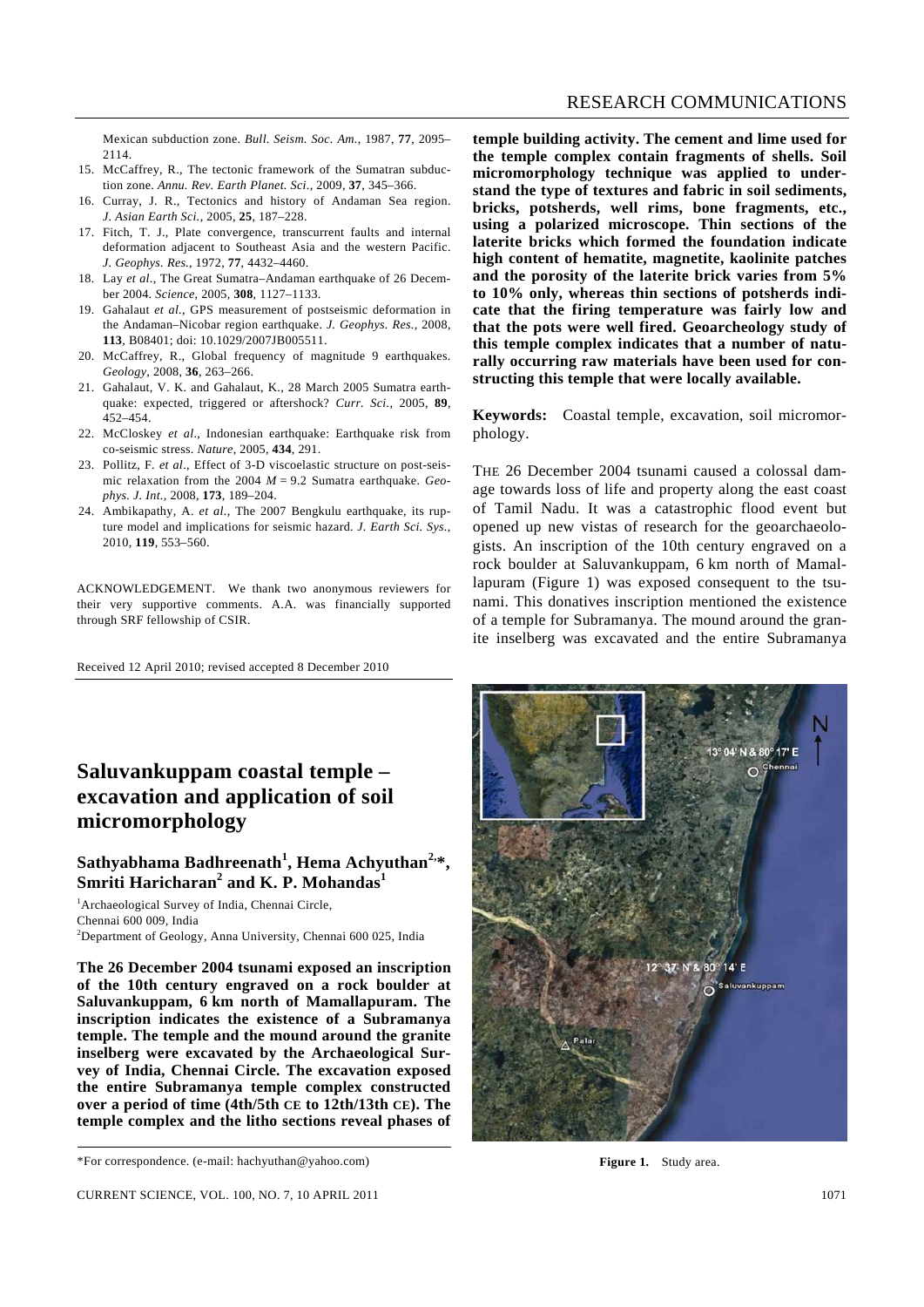temple complex constructed over a period of time (4th/5th CE to 12th/13th CE), was unravelled. The area in and around Mamallapuram is well known for its cave temples, monoliths, bass relief and stone structural temples. The discovery and excavation of a brick temple of the Pallava period links the early brick structure to the later stone edifices. The excavation revealed that the temple structure was rectangular and was built abutting the granite rock boulder. In due course, the temple was developed from brick into stone. The excavation brought to light many aspects of temple construction techniques that were followed by the Pallavas. The temple complex has been dated to the Pallava period based on architectural and epigraphical evidences as follows.

 Phase I – Simple, rectangular structure comprising one layer of man-made bricks overlain by four layers of laterite bricks, subsequently followed by four layers of manmade bricks; dated to 4th/5th CE.

Phase II  $A$  – The height of the temple was increased by adding another 10 courses of man-made bricks. This structure and the rock boulders were enclosed by a cloister mandapa with a mukha mandapa in the north. A bali peeta and a stone spear (place where the dwaja stambha is usually situated) have also been added in this phase; dated from 6th to 8th CE.

 Phase II B – The level of the temple was further raised to 23 courses (nine added) and the corresponding level of the cloister mandapa was also raised and a new mukha mandapa was constructed in the north; dated from 8th to 10th CE.

 Phase III – The main temple complex was retained and an ardha, maha and mukha mandapa were added in granite rock, dated between 10 and 13 CE.

 In order to understand the nuances of the measures adopted, and where and how the present excavated brick structures fit into this architectural landscape, a geoarchaeological perspective was adopted. This coastal site was excavated from 2005 to 2008 to understand the conscious choices made by the builders of this coastal temple. A previous work explains the radiocarbon dates derived from charcoal pieces dating to 405–1091 AD. The study also suggested that short, but hard-striking storm surges caused the submergence and destruction of the coastal temple structures. Moreover, the phase of temple activity was suggested by them<sup>1</sup>, when the excavation was still in progress. Since the excavation has been completed and a systematic study of the structures has been made, a clearer picture has emerged. An alternative theory<sup>2</sup> explained the occurrence of long-term sea-level rise and severe coastal erosive phases as the main cause of submergence and destruction of temples off the coast of Mamallapuram about 1000 years ago.

 Our study aims at understanding the construction of this particular temple at Saluvankuppam and its unique features. The application of soil micromorphology technique, i.e. studying soil sediments, bricks, potsherds, bone fragments, etc. using a polarized microscope of historical sites can help in understanding pedo or soil turbation, leaching, humification, illuviation, eluviation, soil and sediment texture, digenesis, distribution of micro artifacts, source and provenance of material and microstratigraphy. Soil micromorphology also allows the study of three-dimensional context and it deals with a microscopic study of undisturbed soil and sediment layers using less than 30 μm thin sections on glass slides and studying them under a polarizing microscope<sup>3</sup>.

 During the excavation, it was observed that the main temple complex was built on a cushion of alluvium (~ excavated for 30 cm; river). Over this was laid a layer of man-made bricks, followed by four layers of laterite and finally four layers of man-made bricks. The exposed laterite bricks and man-made bricks were plastered with fine lime plaster. The lime plaster was prepared at the site with the shells as corroborated with lime kilns (four) and mortars (Figure 2) and saddle querns (three) found at the site.

 The excavated litho sections (Figure 3) reveal that during each phase of temple-building activity, the ground level of the temple was raised with brick bats, earth, fragments of pottery and stucco. This was overlain by a thick layer of shell and shell fragments in the northwestern side of the temple complex, which might have served as store for the shells as lime kilns have been unearthed at the site. Shells were identified as *meretrix*, *mytilus*, *ostrea*, *unio*, *vnericardia*, *tellina*, *laternula*, *arca*, *nucula*, *pteriacea*, *inoceramus*, *cardium*, *pectin*, *venus* and oyster shells, of which *arca* is about 42% of the collection. These shells are characteristically bottom-dwellers, adapted to life in brackish and normal marine waters. The shells are thick and aragonite in composition. They occur abundantly in the shell beds at Muttukadu and probably, Muttukadu was a major source of shells and lime mortar for plastering the structure at this site.

 Two sets of bricks (Figure 4 *a* and *b*) are used in the construction of the Saluvankuppam temple. Large-sized



1072 CURRENT SCIENCE, VOL. 100, NO. 7, 10 APRIL 2011 Figure 2. Mortar exposed during the excavation.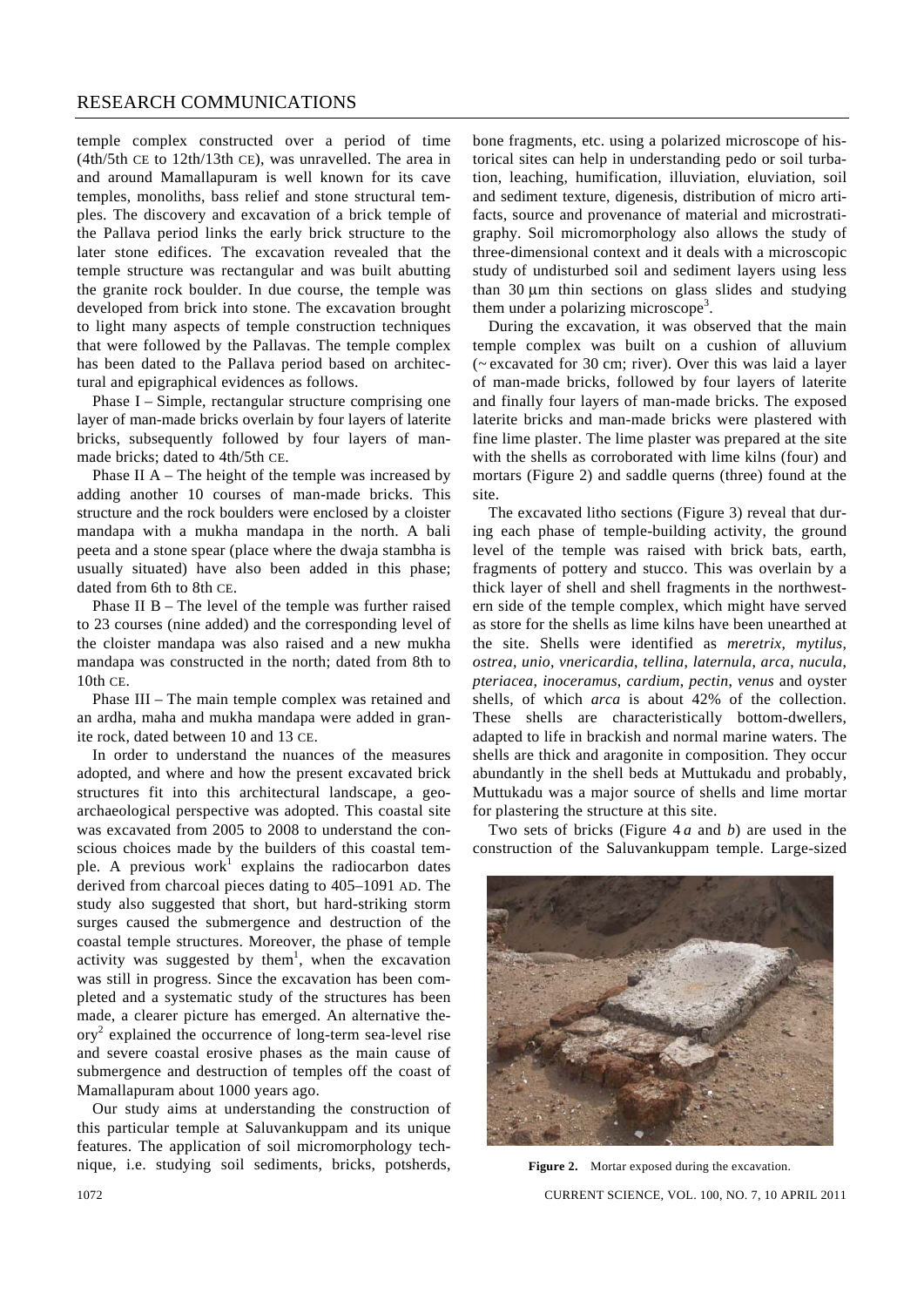bricks have been used since phase I; they measure  $41 \times 20 \times 7$  cm and  $38 \times 20 \times 7$  cm approximately. Thinsection study of the laterite bricks which formed the foundation indicated high hematite and magnetite content as well as kaolinite patches, and the porosity of the laterite brick varied from 5% to 10% only. The laterite could have been brought from a source exposed nearby.

 Thin-section study of the laterite bricks indicates sources from: (a) Ferrugenized sandstone bedrock; (b) Fe impregnated and indurated sediments, including clays and sandy sediments; (c) Laterite bricks of complex sedimentary and pedogenic origin (like the pisoliths).

 Type (a) and (b) laterite bricks have simple fabric and iron-oxide mineralogy dominated by hematite, magnetite and gibbsite  $(AI(OH)<sub>3</sub>)$ . Iron oxides have variously replaced mica and feldspar. In bedrock ferricrete samples, it is common to observe the physical disintegration of primary micas due to infiltration of iron-bearing solutions along cleavages, fractures and subsequent crystallization of Fe oxide minerals. Thin-section studies reveal that the laterite bricks are made of multiple phases of iron-oxide mobilization and precipitation textures cementing ironoxide pisoliths.

 During the excavation, red ware and coarse red ware were encountered. The types of pottery included storage jars, water pitchers, shallow bowls, vases, spouted vessels and lamps. Potsherds were present below 45 cm in the northwestern sector, disturbed by human activity, trenching and filling with debris. Potsherds were collected from a depth of 30–80 cm down to the base level, which represents the litho section  $\sim$  1 m thick facing west and north. Dimension of potsherds ranged from 0.5 to 6 cm in length, with a mean thickness of 0.3–0.5 cm. However, the well rim was around 2.2 cm. The colour of the pot-



**Figure 3.** Litho section facing west, exposed during the excavation. Note the layer of shell and shell fragments at the surface as resource material for the preparation of lime plaster.

sherds varied from reddish-yellow on the surface to brown, and they were largely coarse red ware. The coarse red ware pottery showed surface features indicating that it was handmade, whereas the finer red ware sherds were probably manufactured using a combination of wheel and handmade technique. Representative 10 potsherds and 11 brick thin sections were studied for petrological analysis. Small pieces measuring  $\sim 2 \times 2$  cm were cut from each potsherd and the bricks were subjected to a test to determine porosity, mineral composition and texture. The thin-section study of the potsherds revealed the following:

 The grain size ranged from 40 to 110 μm. Coarse grain-size frequency was bimodal, sub-angular to subrounded, frosted and stained by iron (Figure 5). Coarse grains comprised of 15–16% rock fragments. They were fractured and stained with iron. Orientation of fine grains along with mica indicates that the pottery was wheelmade.

 Orthoclase feldspar, garnet and muscovite were present and varied from about 2–4% in the upper layer to 5% in the lower layer. Some of the muscovite flakes were altered. Coarse quartzite grains occurred as rock fragments (12–14%).

 It is known that the crystal structure of kaolin is destroyed at about 600°C. The absence of the kaolin group of minerals in the potsherds examined so far indicates that firing temperature would have reached this level.

 The occurrence of diffused illite (micaceous clay minerals) suggests that the temperatures at which firing took place may not have been less than 600°C.

 The crystalline form of quartz undergoes a change at 573°C. The fact that the quartz grain in the samples described above is unaltered makes it clear that, on the whole, maximum temperature could not have exceeded  $600 - 700$ °C.

 As pointed out earlier, traces of orthoclase feldspar occurred throughout sequence. Although feldspar has inversion point of 900°C, effects of this alteration have not been detected in the pottery.

 Two types of matrix can be identified in the potsherds, one of which is composed of iron oxide which may be a mixture of hematite and goethite. Minerals of the ironoxide group in fine-grained clay form pseudo grains which are sub-angular to well-rounded. The ratio of clay matrix to the coarse and fine fraction varied from 7 : 3 to 4 : 6. In places, the matrix exhibited micro fracture and flow structure, and traces of cellular structure represent vegetal materials (well rim) which have been burnt during firing. Pores were in the form of voids – regular to irregular in shape and many times lined with greyish, fine silt components or black soot (Figure 6).

 The thin-section analysis indicated that the firing temperature of the pottery was fairly low and well-fired.

 Magnetite (M), hematite (H), goethite (G) and metahalloysite were the dominant iron oxides and clay minerals.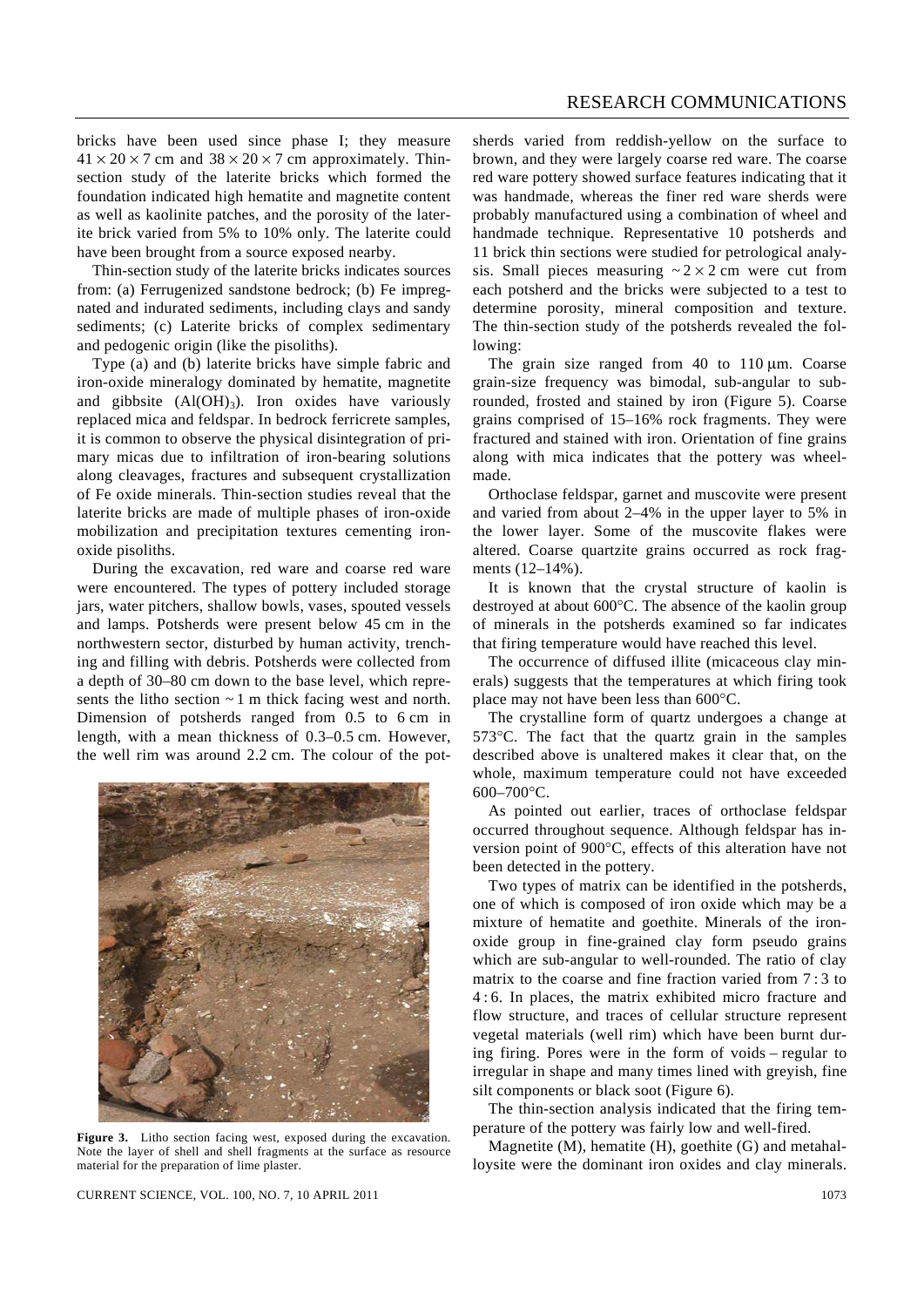

**Figure 4.** (*a*) Laterite bricks used as a foundation material for the temple. Note the subsequent layers of thin, tabular bricks of a younger period (*a* and *b*).



**Figure 5.** Photomicrograph showing thin section of laterite bricks that contain iron-oxide clay.

Hematite and magnetite represent iron oxide cementing the detritus grains of quartz and feldspar. Iron segregation produced a great variability of colours, degree of opacification and of forms. Both external and internal colours ranged from dark red to black, ochreous and brown. Opacification is directly related to the abundance of iron oxides and  $MnO<sub>2</sub>$ . An optical microscope was used for the approximate estimation of this abundance  $(G/M + H)$ ratio). This ratio varied from 6 : 4 to 2 : 8. Voids, fractures and channels exhibited laminated clay deposition of hematite and gibbsite, and some pores were completely filled with limonite or hematite. These fillings have subsequently imparted an overall reddish colour to certain parts of the thin sections (Figure 5). Some of the channels and fractures were also lined with black manganese oxide representing the final depositional phase.

 Corrosion of primary minerals such as quartz and feldspar (microcline, orthoclase and a few grains of plagioclase) was observed to be intense in the laterite bricks cut from Gondwana sandstone and shale. Colloform structures were commonly observed in the matrix, with iron oxides in the intergranular spaces. Some of the coarse quartz grains (170–190 μm) had hematite coating. Bleached zone material contained kaolinite and finegrained quartz with mica and feldspar. Quartz is the most resistant mineral to weathering. It exists as relic mineral in the weathered charnockites and ferricrete/red soil. Quartz grains of varying shapes were found embedded in the iron oxide–kaolinite matrix. The primary mineral composition showed only few easily weathered minerals: around 5% feldspar and 5% phyllosilicate, which are mostly muscovite. In the heavy minerals separation, the minerals identified were tourmaline, zircon, rutile and garnet. The laterite bricks had not been burnt. They were cut into bricks from the laterite rock exposures near the source.

The well rims (Figure 7) were thick  $(-2-2.3 \text{ cm})$ ; paddy husk was mixed with clay in the inner side of the well rim and carbonized. The strongly carbonized inner layer has been dated to  $880 \pm 55$  <sup>14</sup>C yrs BP. Micromorphology of the well rim revealed highly carbonized matrix with coarse quartz grains and quartzite as rock fragment. The margins of the grains were well discerned in the matrix, indicating very low temperature heating. Pottery and the rim of the well did not contain shells. Adding paddy husk to clay for making pottery had retained heat for a longer period of time, ensuring less use of fuel.

 The sediments were coarse-grained, ill-sorted, subangular, negatively skewed with less percentage of mafics and no salt or clay coating around the grain margins. The